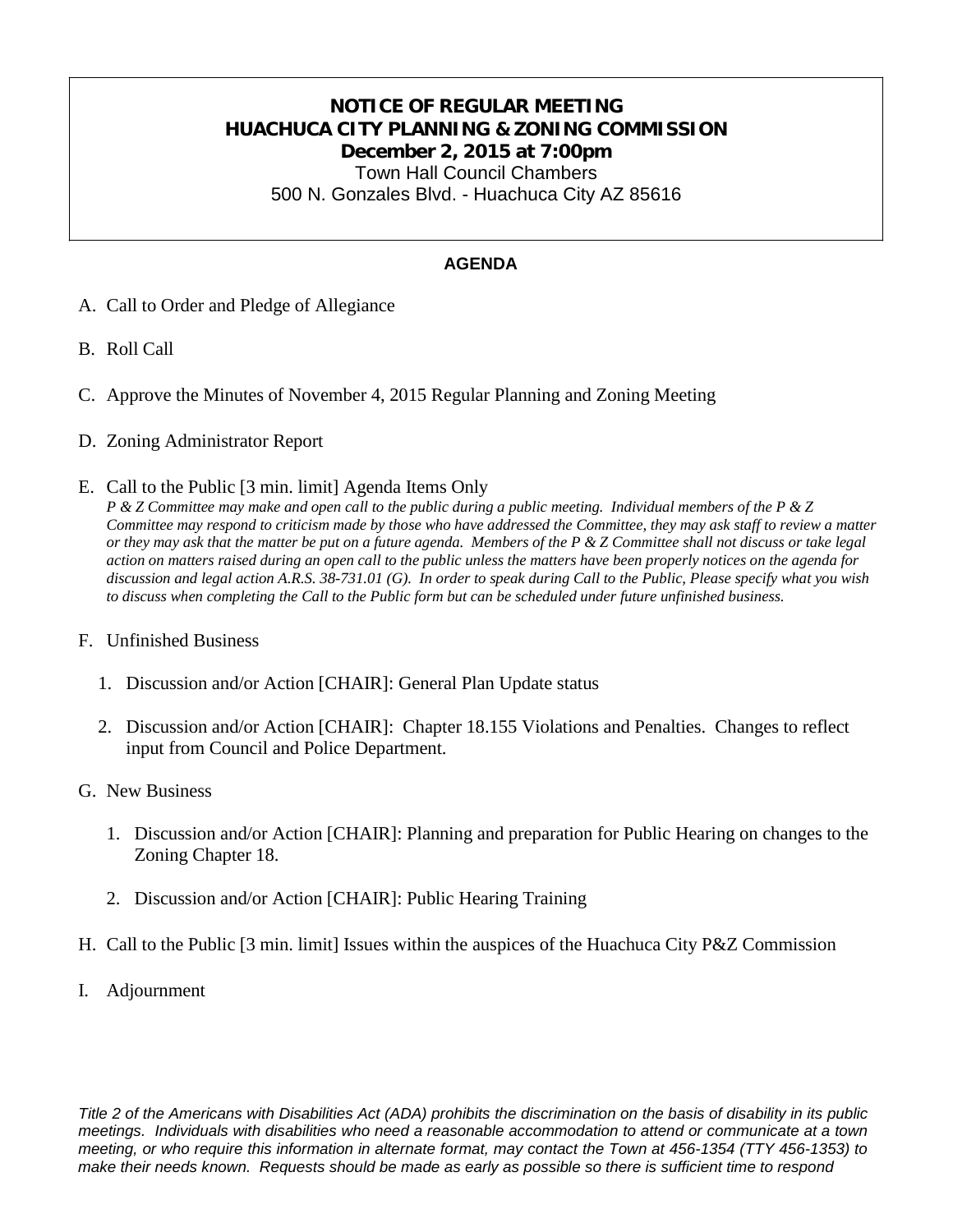# **NOTICE OF REGULAR MEETING HUACHUCA CITY PLANNING & ZONING COMMISSION November 4, 2015 at 7:00pm** Town Hall Council Chambers

500 N. Gonzales Blvd. - Huachuca City AZ 85616

### **AGENDA**

- A. Call to Order and Pledge of Allegiance
- B. Roll Call
- C. Approve the Minutes of October 7, 2015 Regular Planning and Zoning Meeting
- D. Zoning Administrator Report
- E. Call to the Public [3 min. limit] Agenda Items Only

*P & Z Committee may make and open call to the public during a public meeting. Individual members of the P & Z Committee may respond to criticism made by those who have addressed the Committee, they may ask staff to review a matter or they may ask that the matter be put on a future agenda. Members of the P & Z Committee shall not discuss or take legal action on matters raised during an open call to the public unless the matters have been properly notices on the agenda for discussion and legal action A.R.S. 38-731.01 (G). In order to speak during Call to the Public, Please specify what you wish to discuss when completing the Call to the Public form but can be scheduled under future unfinished business.*

#### F. Unfinished Business

- 1. Discussion and/or Action [CHAIR]: General Plan Update status
- 2. Discussion and/or Action [CHAIR]: Chapter 18.150 Planning and Zoning Fee Schedule Update
- 3. Discussion and/or Action [Keeling]: Changes to the Huachuca City Town Code referencing sections 12 and 18 specifically Chapter 18.30.030, as it pertains to parking of RV's, trailers, etc as discussed by Huachuca City Council on September 24, 2015
- G. New Business
- H. Call to the Public [3 min. limit] Issues within the auspices of the Huachuca City P&Z Commission
- I. Adjournment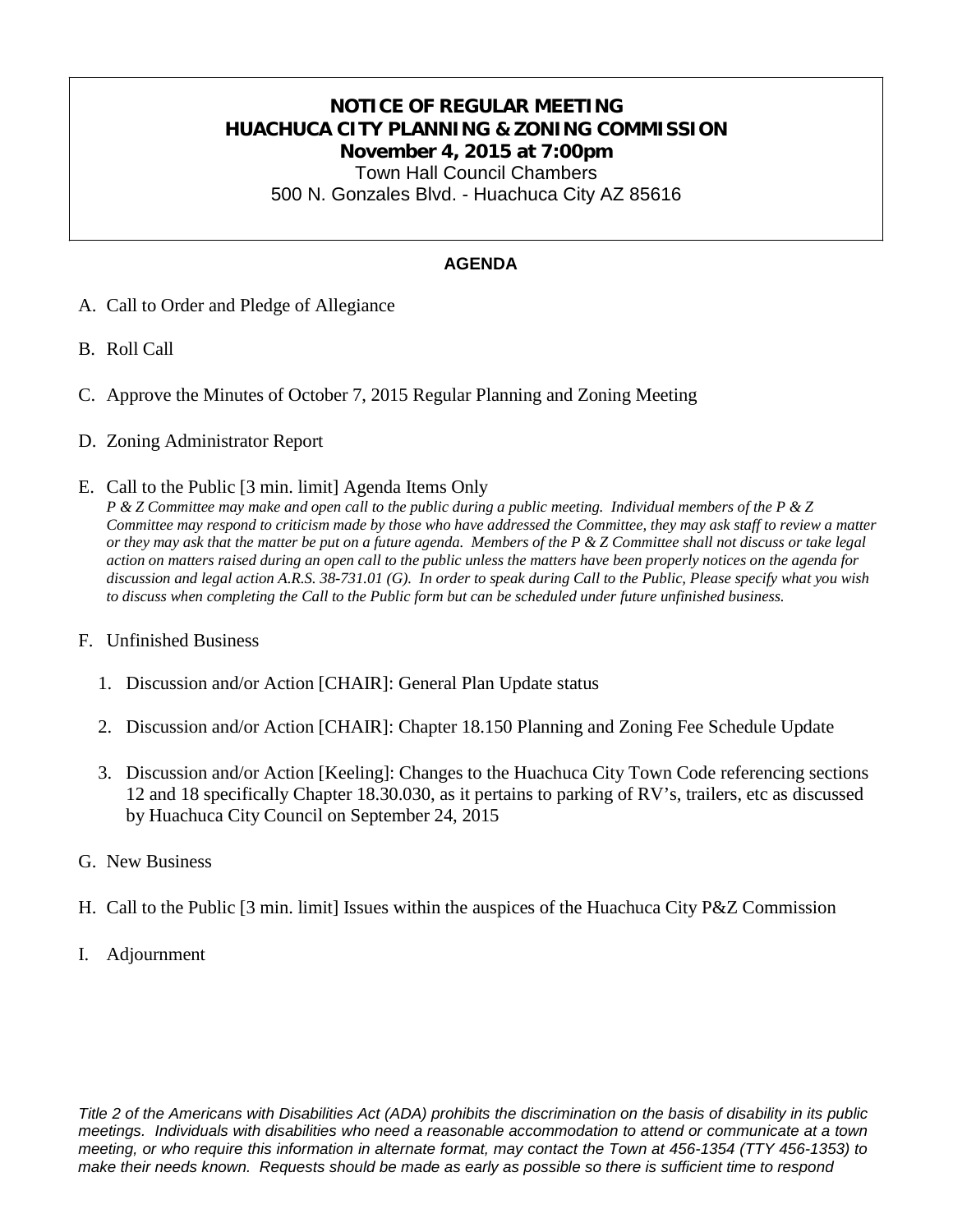# **NOTICE OF REGULAR MEETING HUACHUCA CITY PLANNING & ZONING COMMISSION October 7, 2015 at 7:00pm**

Town Hall Council Chambers 500 N. Gonzales Blvd. - Huachuca City AZ 85616

#### **AGENDA**

- A. Call to Order and Pledge of Allegiance.
- B. Roll Call.
- D. Approve Minutes of September 2, 2015 and Regular Planning and Zoning Meetings
- C. Call to the Public. [3 min. limit] Agenda Items Only.

*P & Z Committee may make and open call to the public during a public meeting. Individual members of the P & Z Committee may respond to criticism made by those who have addressed the Committee, they may ask staff to review a matter or they may ask that the matter be put on a future agenda. Members of the P & Z Committee shall not discuss or take legal action on matters raised during an open call to the public unless the matters have been properly notices on the agenda for discussion and legal action A.R.S. 38-731.01 (G). In order to speak during Call to the Public, Please specify what you wish to discuss when completing the Call to the Public form but can be scheduled under future unfinished business.*

#### D. Unfinished Business:

- 1. Discussion and/or action [CHAIR]: General Plan Update status.
- 2. Discussion and/or action [CHAIR]: Chapter 18.150 Planning and Zoning Fee Schedule Review
- 3. Discussion and/or action [CHAIR]: Changes to the Huachuca City Town Code referencing sections 12 and 18 as it pertains to parking of RV's, trailers, etc as discussed by Huachuca City Council on September 24, 2015
- E. New Business.
	- 1. Discussion and/or action [CHAIR]: Residential Site Plan Review for Ortega/Peercy (Parcel 106-47-003)
	- 2. Discussion and/or action [CHAIR]: Violations of Chapter 18 Provision
- F: Call to the Public: [3 min. limit] Issues within the auspices of the Huachuca City P & Z Committee.
- G. Adjournment.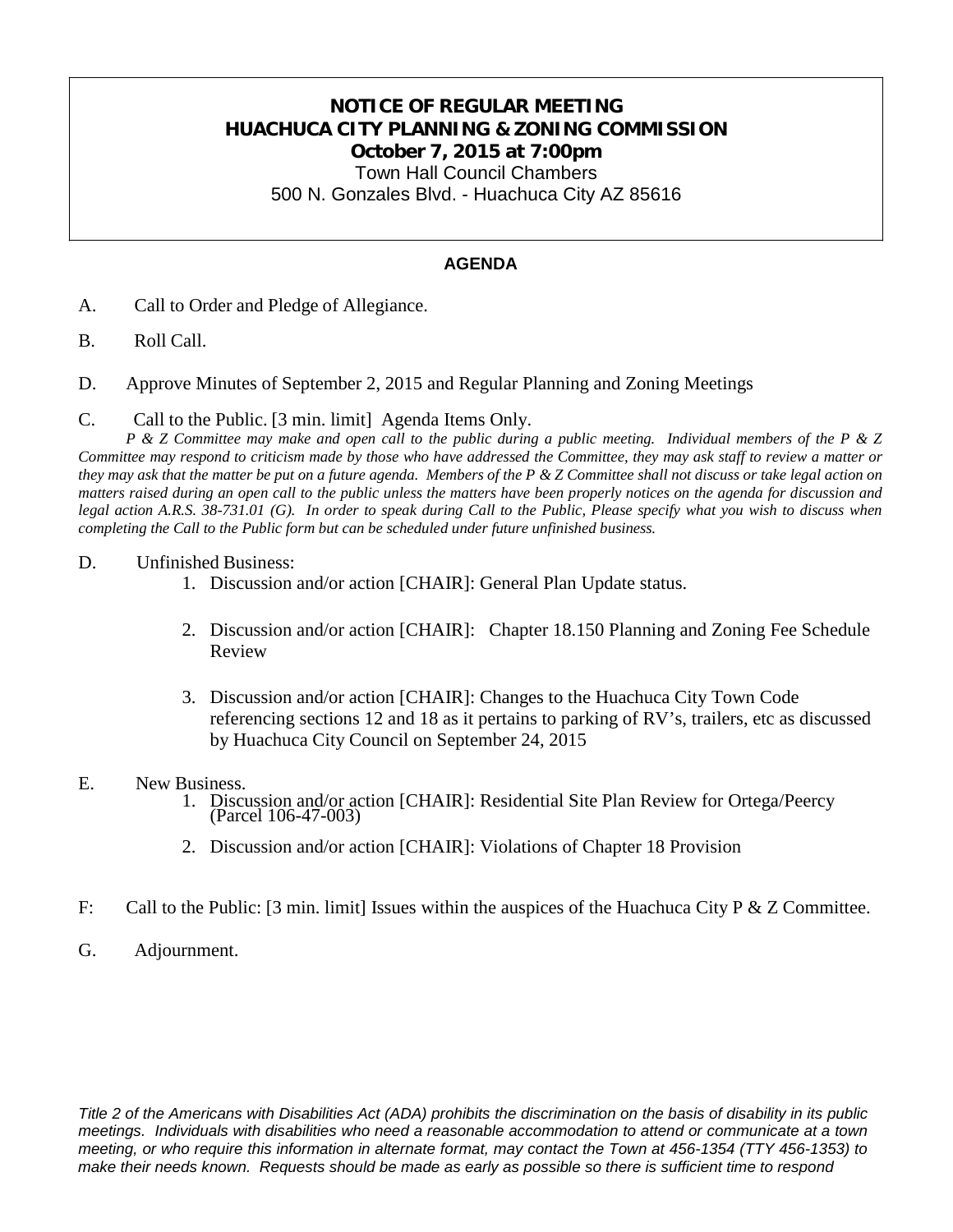## **NOTICE OF REGULAR MEETING HUACHUCA CITY PLANNING & ZONING COMMISSION September 2, 2015 at 7:00pm** Town Hall Council Chambers

500 N. Gonzales Blvd. - Huachuca City AZ 85616

### **AGENDA**

- A. Call to Order and Pledge of Allegiance.
- B. Roll Call.
- D. Approve Minutes of July 1, 2015 and August 5, 2015 Regular Planning and Zoning Meetings
- C. Call to the Public. [3 min. limit] Agenda Items Only.

*P & Z Committee may make and open call to the public during a public meeting. Individual members of the P & Z Committee may respond to criticism made by those who have addressed the Committee, they may ask staff to review a matter or they may ask that the matter be put on a future agenda. Members of the P & Z Committee shall not discuss or take legal action on matters raised during an open call to the public unless the matters have been properly notices on the agenda for discussion and legal action A.R.S. 38-731.01 (G). In order to speak during Call to the Public, Please specify what you wish to discuss when completing the Call to the Public form but can be scheduled under future unfinished business.*

- D. Unfinished Business:
	- 1. Discussion and/or Action [CHAIR]: Review and forward recommended changes to the Huachuca City Town Code for approval by the Mayor and Council reference sections 12 and 18 as it pertains to establishing a conditional use permit process for trailers/accessory vehicles; as defined.
	- 2. Discussion and/or Action [Wallace]: A review and update of the P&Z "Roles and Responsibilities" that exists within the current P&Z handbooks to more accurately reflect what is outlined within Huachuca City's Town Ordinance 2.45.
	- 3. Discussion and/or action [CHAIR]: General Plan Update schedule and procedures.
	- 4. Discussion and/or action [CHAIR]: Chapter 18.150 Planning and Zoning Fee Schedule Review
- E. New Business.
	- 1. Discussion and/or action [CHAIR]: Presentation by Dr. Jim Johnson new Zoning Administrator
	- 2. Discussion and/or action [CHAIR]: Alteration of Huachuca City Town Code, Title 18.105.070(H); to clarify surfacing requirements for parking lots and add Decomposed Granite as a surfacing material where authorized by code.
- F: Call to the Public: [3 min. limit] Issues within the auspices of the Huachuca City P & Z Committee.
- G. Adjournment.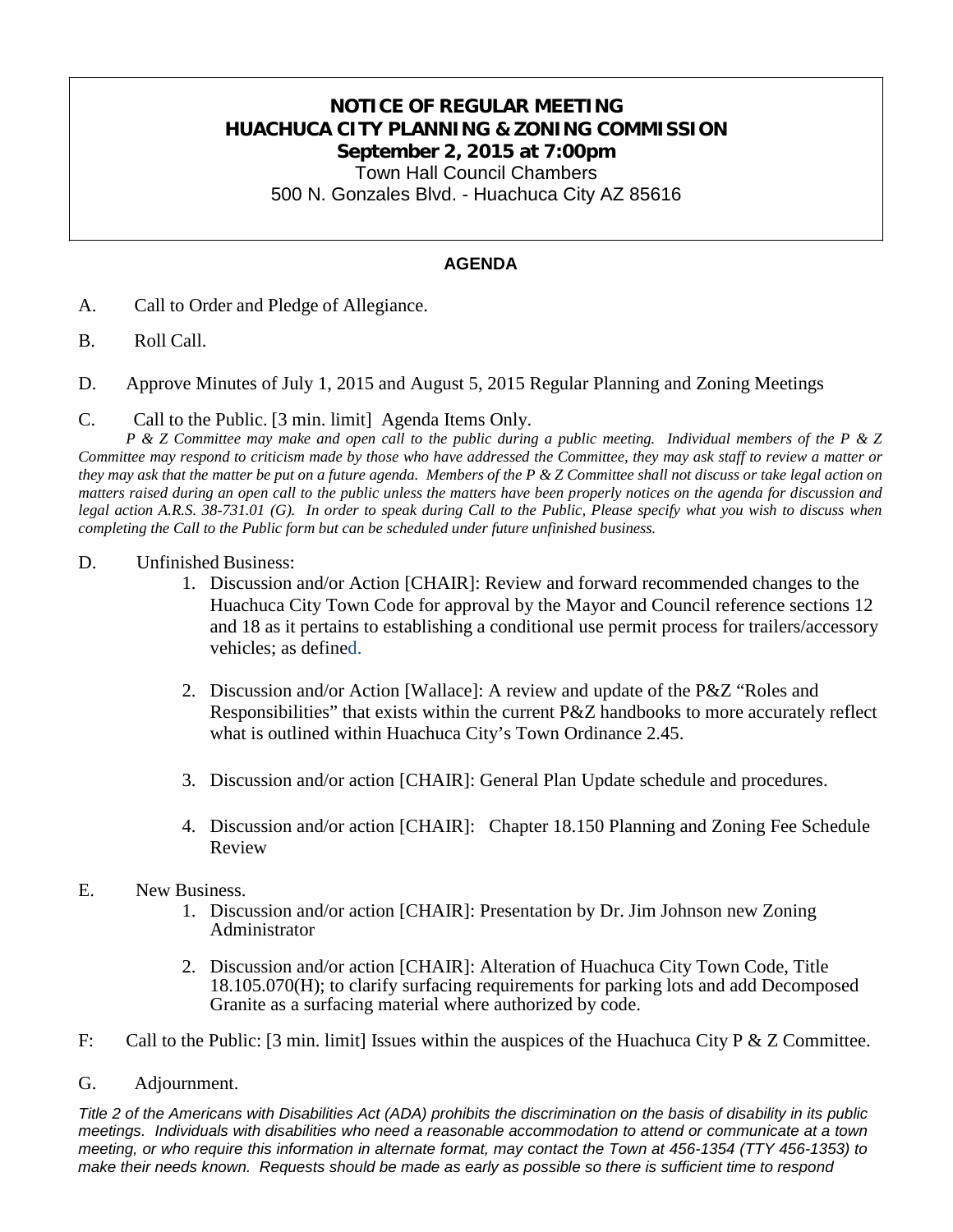## **NOTICE OF REGULAR MEETING HUACHUCA CITY PLANNING & ZONING COMMISSION August 5, 2015 at 7:00pm**

Town Hall Council Chambers

500 N. Gonzales Blvd. - Huachuca City AZ 85616

### **AGENDA**

- A. Call to Order and Pledge of Allegiance.
- B. Roll Call.
- D. Approve Minutes of July 1, 2015 Regular Planning and Zoning Meeting
- C. Call to the Public. [3 min. limit] Agenda Items Only.

*P & Z Committee may make and open call to the public during a public meeting. Individual members of the P & Z Committee may respond to criticism made by those who have addressed the Committee, they may ask staff to review a matter or they may ask that the matter be put on a future agenda. Members of the P & Z Committee shall not discuss or take legal action on matters raised during an open call to the public unless the matters have been properly notices on the agenda for discussion and legal action A.R.S. 38-731.01 (G). In order to speak during Call to the Public, Please specify what you wish to discuss when completing the Call to the Public form but can be scheduled under future unfinished business.*

- D. Unfinished Business:
	- 1. Discussion and/or Action [CHAIR]: Review and forward recommended changes to the Huachuca City Town Code for approval by the Mayor and Council reference sections 12 and 18 as it pertains to establishing a conditional use permit process for trailers/accessory vehicles; as defined.
	- 2. Discussion and/or Action [Wallace]: A review and update of the P&Z "Roles and Responsibilities" that exists within the current P&Z handbooks to more accurately reflect what is outlined within Huachuca City's Town Ordinance 2.45.
	- 3. Discussion and/or action [CHAIR]: General Plan Update schedule and procedures.
	- 4. Discussion and/or action [CHAIR]: Chapter 18.150 Planning and Zoning Fee Schedule Review
- E. New Business.
	- 1. Discussion and/or action [CHAIR]: Alteration of Huachuca City Town Code, Title 18.105.070(H); to clarify surfacing requirements for parking lots and add Decomposed Granite as a surfacing material where authorized by code.
- F: Call to the Public: [3 min. limit] Issues within the auspices of the Huachuca City P & Z Committee.
- G. Adjournment.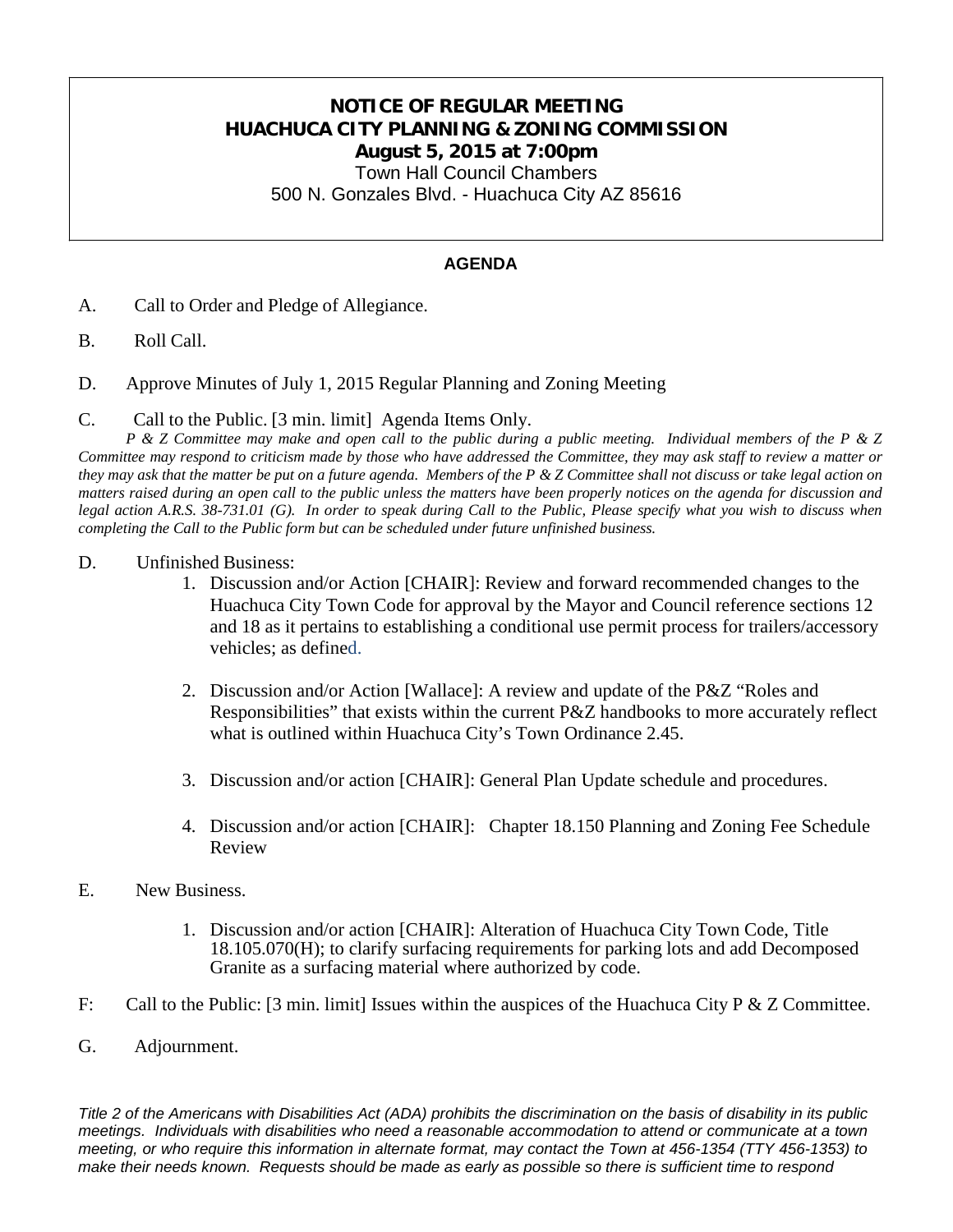## **NOTICE OF REGULAR MEETING HUACHUCA CITY PLANNING & ZONING COMMISSION July 1, 2015 at 7:00pm** Town Hall Council Chambers

500 N. Gonzales Blvd. - Huachuca City AZ 85616

#### **AGENDA**

- A. Call to Order and Pledge of Allegiance.
- B. Roll Call.
- D. Approve Minutes of May 6, 2015 and June 3, 2015 Regular Planning and Zoning Meeting
- C. Call to the Public. [3 min. limit] Agenda Items Only.

*P & Z Committee may make and open call to the public during a public meeting. Individual members of the P & Z Committee may respond to criticism made by those who have addressed the Committee, they may ask staff to review a matter or they may ask that the matter be put on a future agenda. Members of the P & Z Committee shall not discuss or take legal action on matters raised during an open call to the public unless the matters have been properly notices on the agenda for discussion and legal action A.R.S. 38-731.01 (G). In order to speak during Call to the Public, Please specify*  what you wish to discuss when completing the Call to the Public form but can be scheduled under future unfinished *business.*

- D. Unfinished Business:
	- 1. Discussion and/or Action [CHAIR]: Review and forward recommended changes to the Huachuca City Town Code for approval by the Mayor and Council reference sections 12 and 18 as it pertains to establishing a conditional use permit process for trailers/accessory vehicles; as defined.
	- 2. Discussion and/or Action [Wallace]: A review and update of the P&Z "Roles and Responsibilities" that exists within the current P&Z handbooks to more accurately reflect what is outlined within Huachuca City's Town Ordinance 2.45.
	- 3. Discussion and/or action [CHAIR]: General Plan Update schedule and procedures.
	- 4. Discussion and/or action [CHAIR]: Chapter 18.150 Planning and Zoning Fee Schedule Review
- E. New Business.
	- 1. Discussion and/or action [CHAIR]: Elizabeth Piccolo Potential Business Plans
	- 2. Discussion and/or action [CHAIR]: D.R. McMillion A-AXA Self Storage
- F: Call to the Public: [3 min. limit] Issues within the auspices of the Huachuca City P & Z Committee.
- G. Adjournment.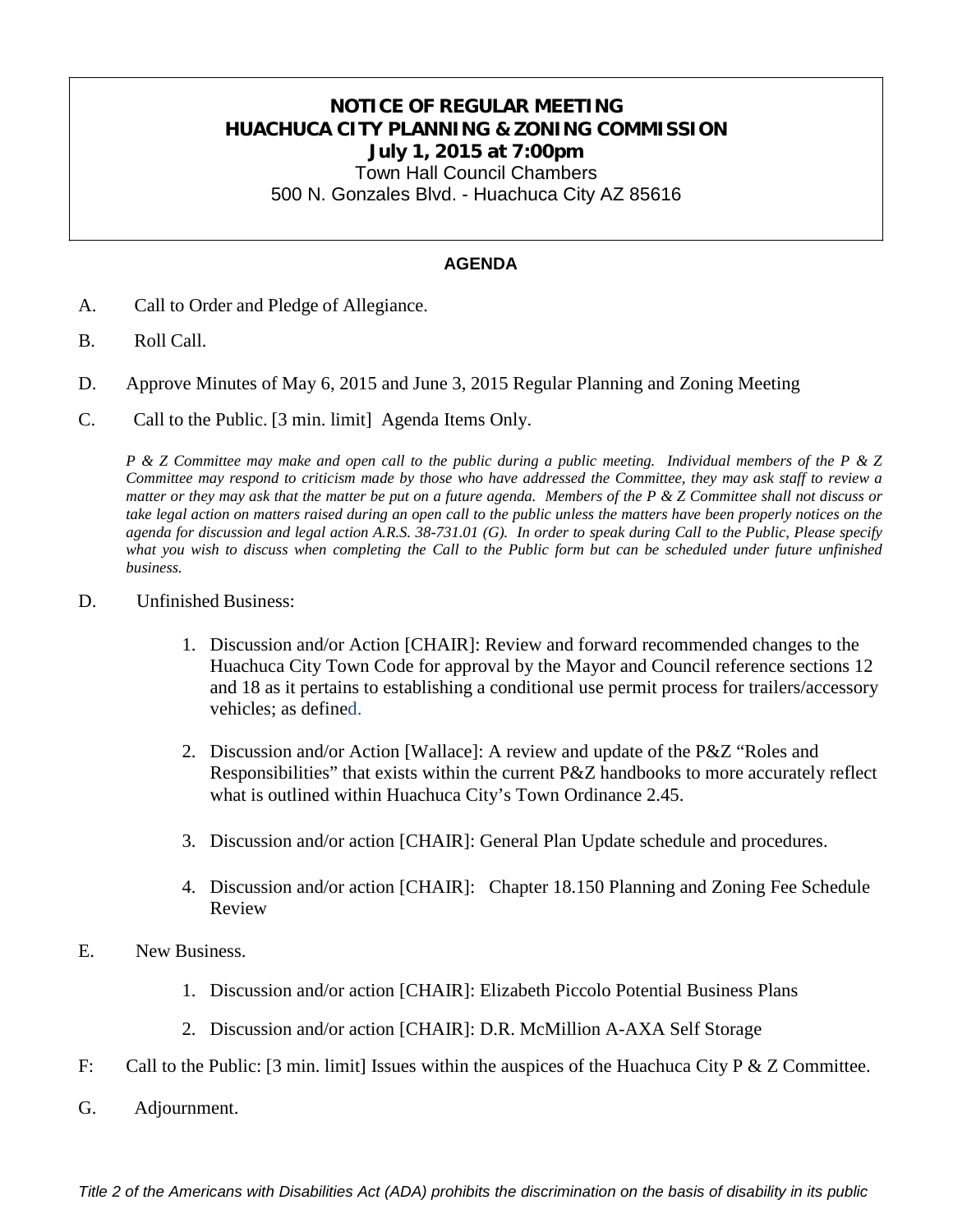*meetings. Individuals with disabilities who need a reasonable accommodation to attend or communicate at a town meeting, or who require this information in alternate format, may contact the Town at 456-1354 (TTY 456-1353) to make their needs known. Requests should be made as early as possible so there is sufficient time to respond*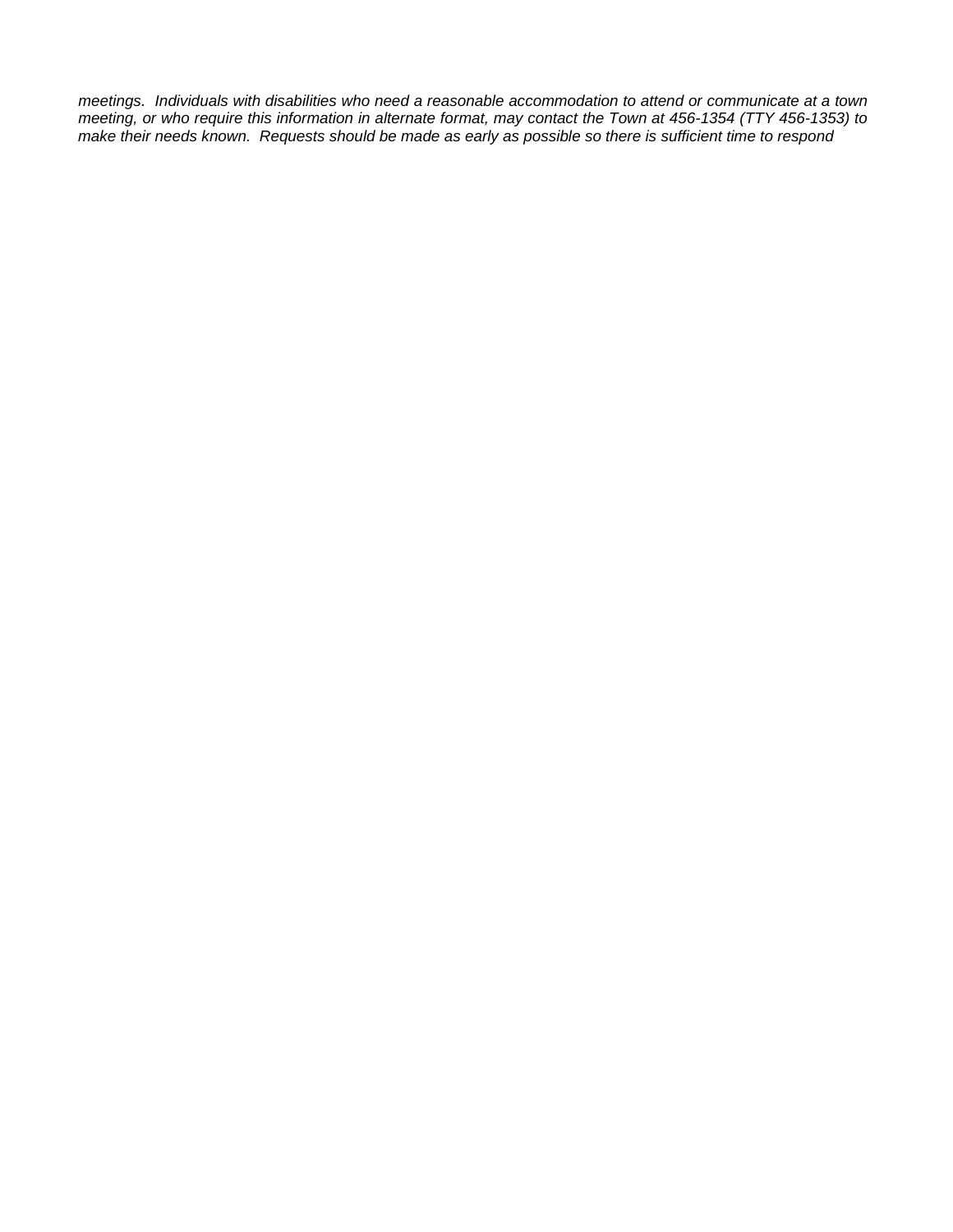# **NOTICE OF REGULAR MEETING HUACHUCA CITY PLANNING & ZONING COMMISSION June 3, 2015 at 7:00pm**

Town Hall Council Chambers 500 N. Gonzales Blvd. - Huachuca City AZ 85616

#### **AGENDA**

- A. Call to Order and Pledge of Allegiance.
- B. Roll Call.
- D. Approve Minutes of May 6, 2015 Regular Planning and Zoning Meeting
- C. Call to the Public. [3 min. limit] Agenda Items Only.

*P & Z Committee may make and open call to the public during a public meeting. Individual members of the P & Z Committee may respond to criticism made by those who have addressed the Committee, they may ask staff to review a matter or they may ask that the matter be put on a future agenda. Members of the P & Z Committee shall not discuss or take legal action on matters raised during an open call to the public unless the matters have been properly notices on the agenda for discussion and legal action A.R.S. 38-731.01 (G). In order to speak during Call to the Public, Please specify*  what you wish to discuss when completing the Call to the Public form but can be scheduled under future unfinished *business.*

### D. Unfinished Business:

- 1. Discussion and/or Action [CHAIR]: Consideration of Amending Zoning 18.35.030 (Formally 17-7-3) to Establish Criteria for granting variance requests to allow parking of RVs in conflict with current Zoning Ordinances and Regulations
- 2. Discussion and/or Action [Wallace]: A review and update of the P&Z "Roles and Responsibilities" that exists within the current P&Z handbooks to more accurately reflect what is outlined within Huachuca City's Town Ordinance 2.45.
- 3. Discussion and/or action [CHAIR]: General Plan Update schedule and procedures.
- 4. Discussion and/or action [CHAIR]: Chapter 18.150 Planning and Zoning Fee Schedule Review
- E. New Business.

NONE

- F: Call to the Public: [3 min. limit] Issues within the auspices of the Huachuca City P & Z Committee.
- G. Adjournment.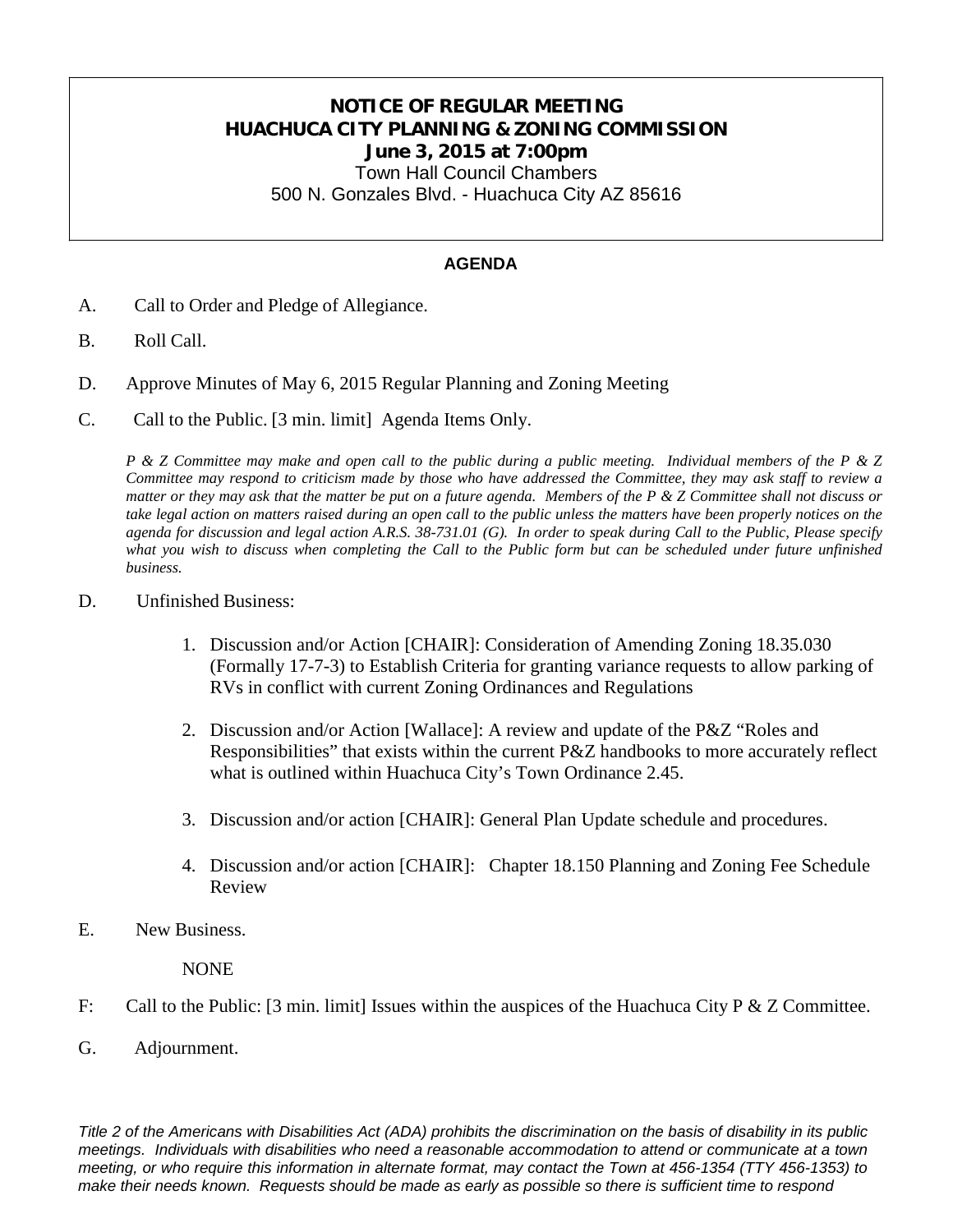# **NOTICE OF REGULAR MEETING HUACHUCA CITY PLANNING & ZONING COMMISSION May 6, 2015 at 7:00pm**

Town Hall Council Chambers 500 N. Gonzales Blvd. - Huachuca City AZ 85616

### **AGENDA**

- A. Call to Order and Pledge of Allegiance.
- B. Roll Call.
- D. Approve Minutes of April 1, 2015 Regular Planning and Zoning Meeting
- C. Call to the Public. [3 min. limit] Agenda Items Only.

*P & Z Committee may make and open call to the public during a public meeting. Individual members of the P & Z Committee may respond to criticism made by those who have addressed the Committee, they may ask staff to review a matter or they may ask that the matter be put on a future agenda. Members of the P & Z Committee shall not discuss or take legal action on matters raised during an open call to the public unless the matters have been properly notices on the agenda for discussion and legal action A.R.S. 38-731.01 (G). In order to speak during Call to the Public, Please specify*  what you wish to discuss when completing the Call to the Public form but can be scheduled under future unfinished *business.*

### D. Unfinished Business:

- 1. Discussion and/or Action [CHAIR]: Consideration of Amending Zoning 18.35.030 (Formally 17-7-3) to Establish Criteria for granting variance requests to allow parking of RVs in conflict with current Zoning Ordinances and Regulations
- 2. Discussion and/or Action [Wallace]: A review and update of the P&Z "Roles and Responsibilities" that exists within the current P&Z handbooks to more accurately reflect what is outlined within Huachuca City's Town Ordinance 2.45.
- 3. Discussion and/or action [CHAIR]: General Plan Update schedule and procedures.
- E. New Business.
	- 1. Discussion and/or action [CHAIR]: Chapter 18.150 Planning and Zoning Fee Schedule Review
- F: Call to the Public: [3 min. limit] Issues within the auspices of the Huachuca City P & Z Committee.
- G. Adjournment.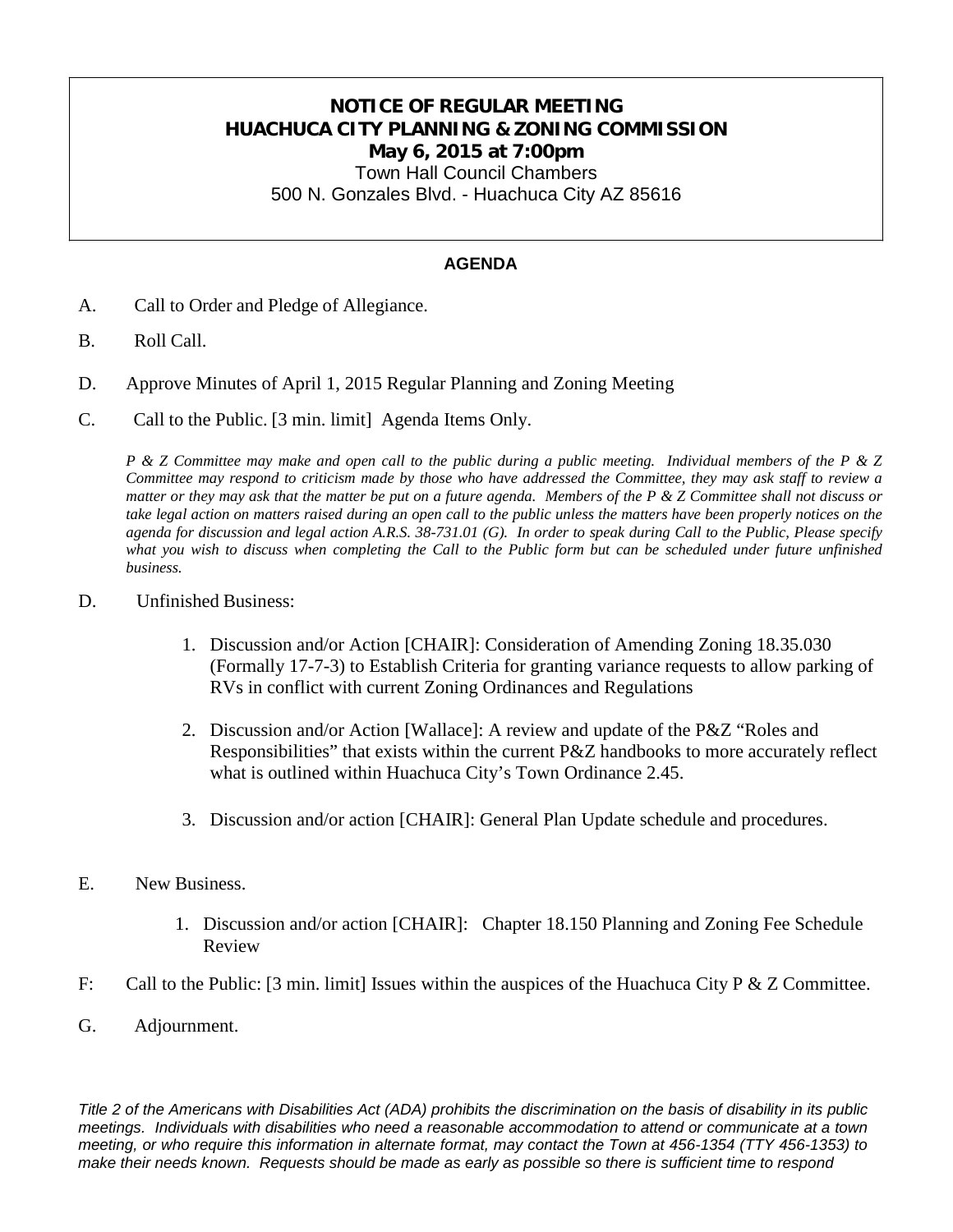# **NOTICE OF REGULAR MEETING HUACHUCA CITY PLANNING & ZONING COMMISSION April 1, 2015 at 7:00pm**

Town Hall Council Chambers 500 N. Gonzales Blvd. - Huachuca City AZ 85616

### **AGENDA**

- A. Call to Order and Pledge of Allegiance.
- B. Roll Call.
- D. Approve Minutes of February 11, 2015 Regular Planning and Zoning Meeting
- C. Call to the Public. [3 min. limit] Agenda Items Only.

*P & Z Committee may make and open call to the public during a public meeting. Individual members of the P & Z Committee may respond to criticism made by those who have addressed the Committee, they may ask staff to review a matter or they may ask that the matter be put on a future agenda. Members of the P & Z Committee shall not discuss or take legal action on matters raised during an open call to the public unless the matters have been properly notices on the agenda for discussion and legal action A.R.S. 38-731.01 (G). In order to speak during Call to the Public, Please specify*  what you wish to discuss when completing the Call to the Public form but can be scheduled under *future unfinished business.*

- D. Unfinished Business:
	- 1. Discussion and/or Action [CHAIR]: Consideration of Amending Zoning 18.35.030 (Formally 17-7-3) to Establish Criteria for granting variance requests to allow parking of RVs in conflict with current Zoning Ordinances and Regulations
	- 2. Discussion and/or Action [CHAIR]: Election of Planning and Zoning Chairperson
- E. New Business.
	- 1. Discussion and/or action [CHAIR]: Appoint Vice Chairperson
	- 2. Discussion and/or action [CHAIR]: General Plan Update schedule and procedures.
	- 3. Discussion and/or Action [Wallace]: A proposed change to the meeting schedule of the P&Z Committee from just the first Wednesday of every month to the First and Third Wednesdays of every month.
	- 4. Discussion and/or Action [Wallace]: A review and update of the P&Z "Roles and Responsibilities" that exists within the current P&Z handbooks to more accurately reflect what is outlined within Huachuca City's Town Ordinance 2.45.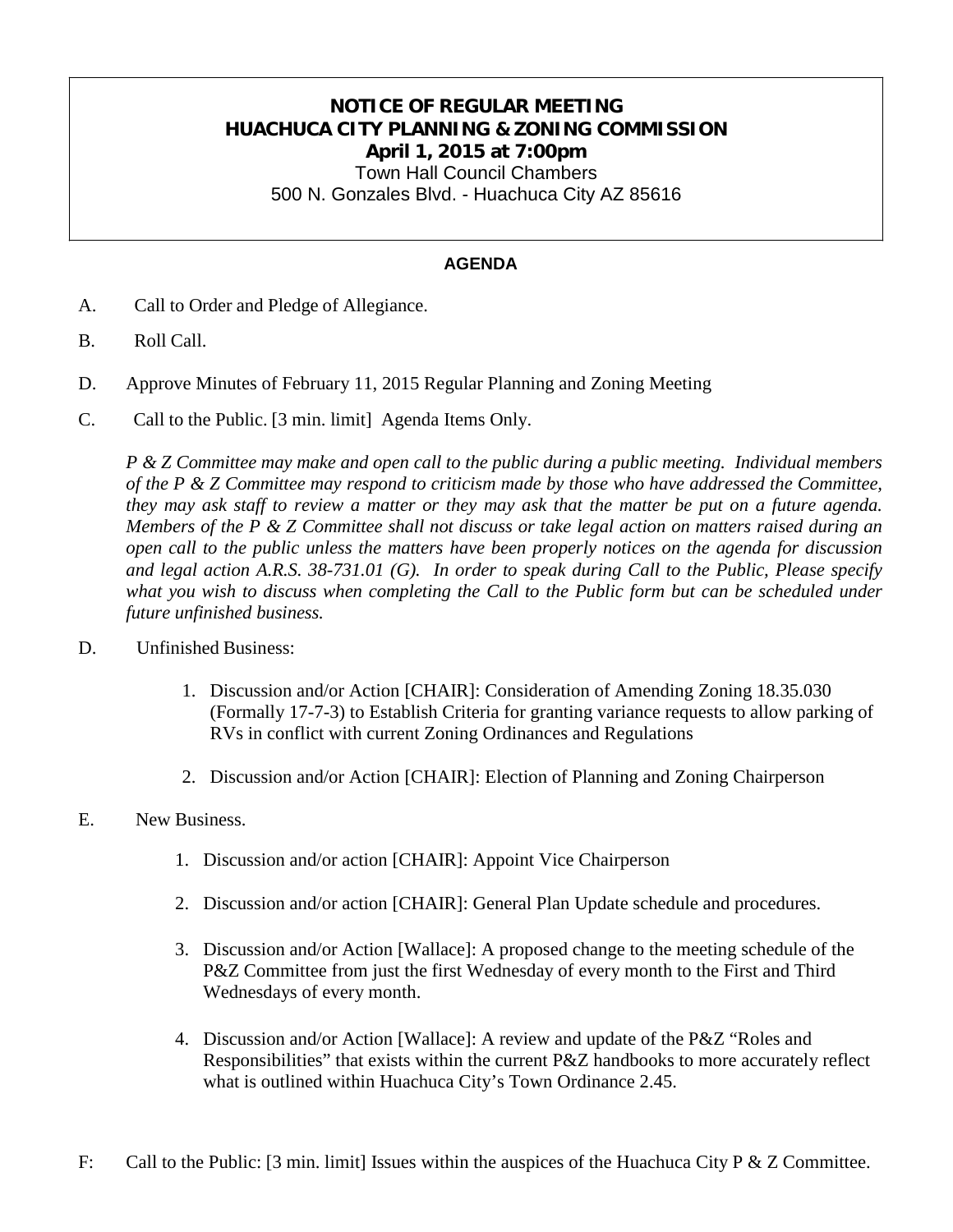## G. Adjournment.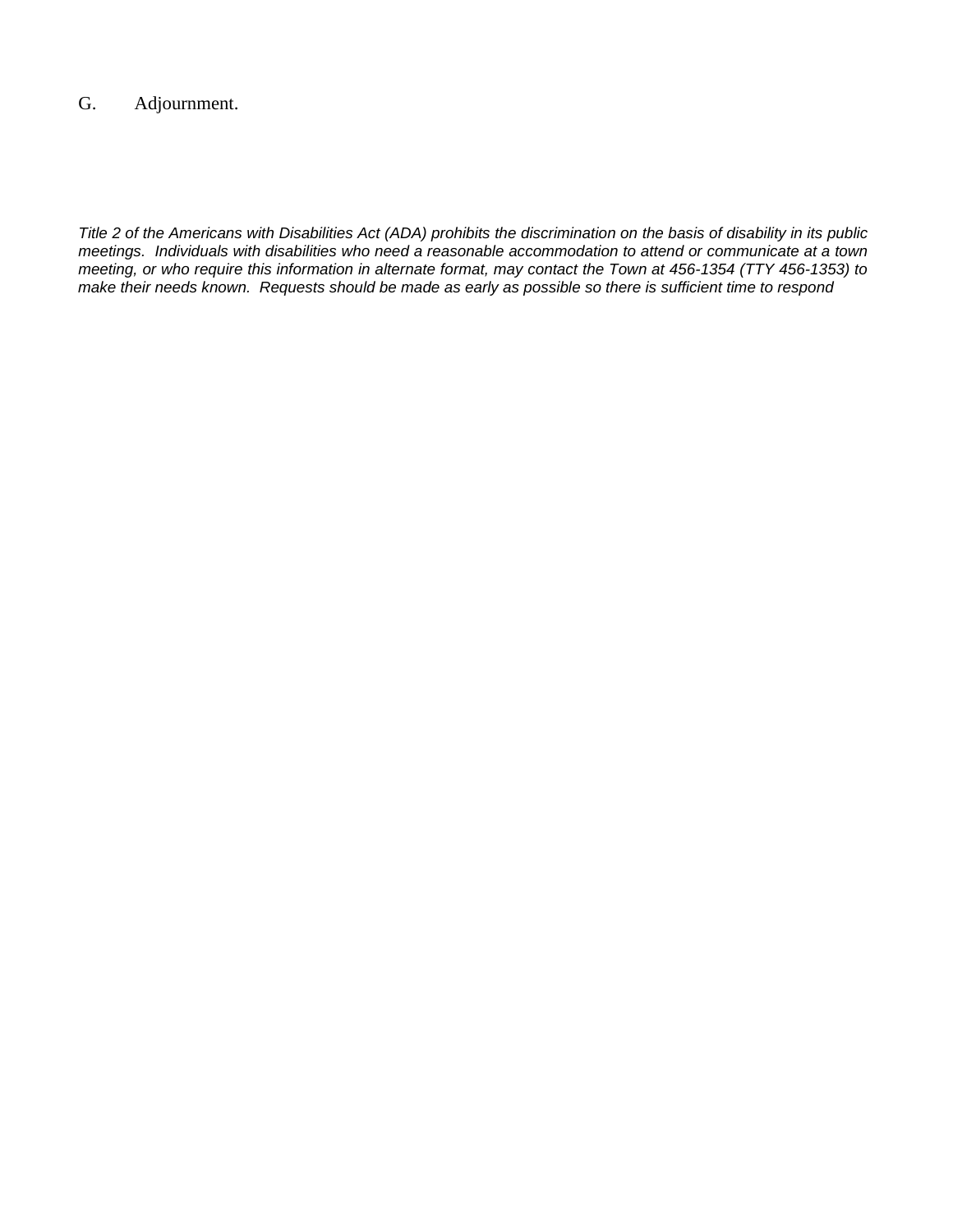# **NOTICE OF REGULAR MEETING HUACHUCA CITY PLANNING & ZONING COMMISSION March 4, 2015 at 7:00pm**

Town Hall Council Chambers 500 N. Gonzales Blvd. - Huachuca City AZ 85616

#### **AGENDA**

- A. Call to Order and Pledge of Allegiance.
- B. Roll Call.
- D. Approve Minutes of February 11, 2015 Regular Planning and Zoning Meeting
- C. Call to the Public. [3 min. limit] Agenda Items Only.

*P & Z Committee may make and open call to the public during a public meeting. Individual members of the P & Z Committee may respond to criticism made by those who have addressed the Committee, they may ask staff to review a matter or they may ask that the matter be put on a future agenda. Members of the P & Z Committee shall not discuss or take legal action on matters raised during an open call to the public unless the matters have been properly notices on the agenda for discussion and legal action A.R.S. 38-731.01 (G). In order to speak during Call to the Public, Please specify what you wish to discuss when completing the Call to the Public form but can be scheduled under future unfinished business.*

D. Unfinished Business:

1. Discussion and/or Action [CHAIR]: Consideration of Amending Zoning 18.35.030 (Formally 17-7-3) to Establish Criteria for granting variance requests to allow parking of RVs in conflict with current Zoning Ordinances and Regulations

- E. New Business.
	- 1. Discussion and/or action [CHAIR]: Appoint new members to Planning and Zoning
	- 2. Discussion and/or action [CHAIR]: Elect new Chairperson
	- 3. Discussion and/or action [CHAIR]: Jim Johnson roles and responsibilities in relationship with the Planning and Zoning Commission
- F: Call to the Public: [3 min. limit] Issues within the auspices of the Huachuca City P & Z Committee.
- G. Adjournment.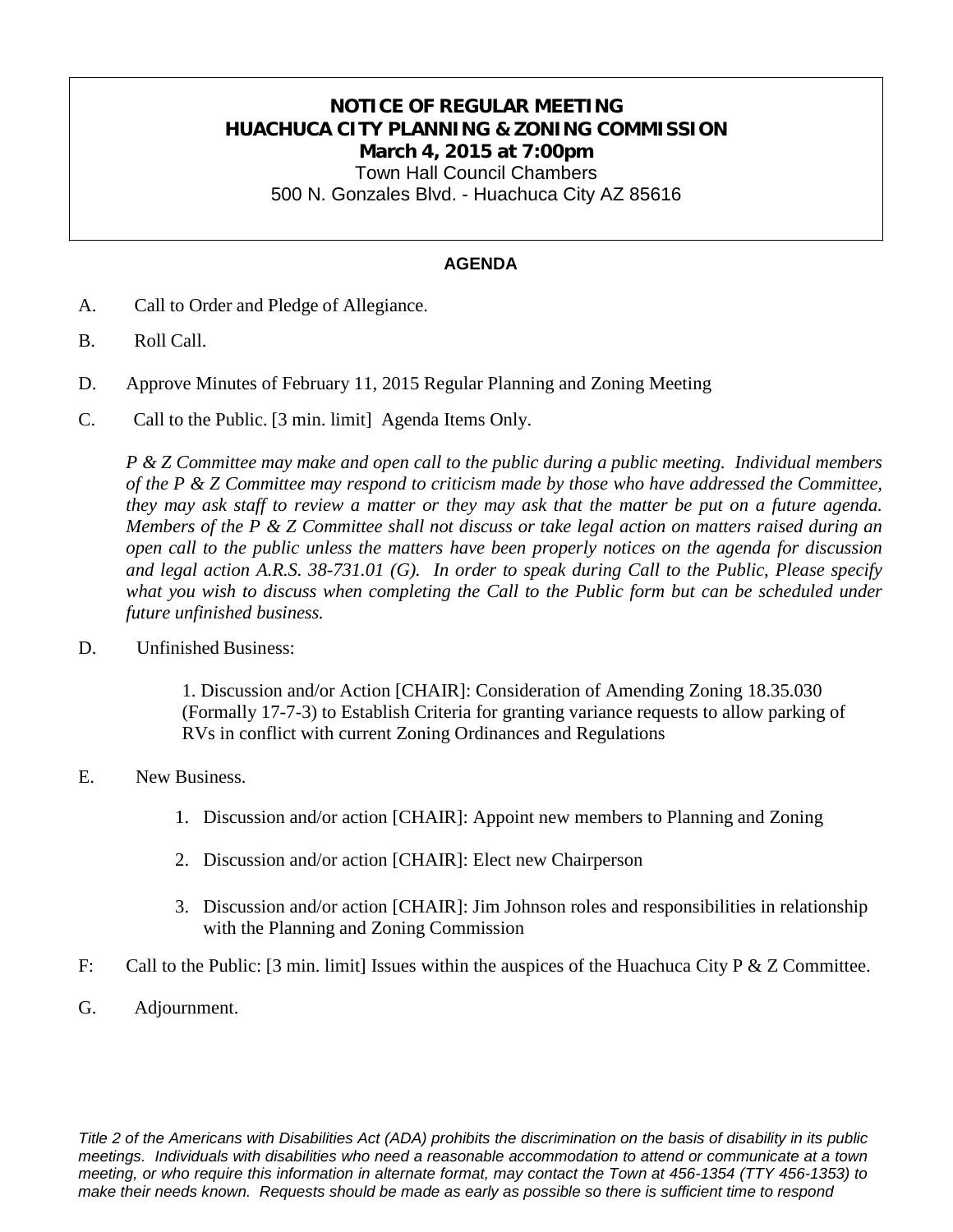## **NOTICE OF SPECIAL MEETING HUACHUCA CITY PLANNING & ZONING COMMISSION February 11, 2015 at 7:00pm** Town Hall Council Chambers

500 N. Gonzales Blvd. - Huachuca City AZ 85616

### **AGENDA**

- A. Call to Order and Pledge of Allegiance.
- B. Roll Call.
- D. Approve Minutes of January 7, 2015 and February 4, 2014 Regular Planning and Zoning Meetings
- C. Call to the Public. [3 min. limit] Agenda Items Only.

*P & Z Committee may make and open call to the public during a public meeting. Individual members of the P & Z Committee may respond to criticism made by those who have addressed the Committee, they may ask staff to review a matter or they may ask that the matter be put on a future agenda. Members of the P & Z Committee shall not discuss or take legal action on matters raised during an open call to the public unless the matters have been properly notices on the agenda for discussion and legal action A.R.S. 38-731.01 (G). In order to speak during Call to the Public, Please specify what you wish to discuss when completing the Call to the Public form but can be scheduled under future unfinished business.*

- D. Unfinished Business: None
- E. New Business.
	- 1. Discussion and/or Action [CHAIR]: Election of New Planning & Zoning **Chairperson**
	- 2. Discussion and/or action [CHAIR]: Biltroy Group Special Use Permit at 209 Huachuca Blvd
	- 3. Discussion and/or Action [CHAIR]: J&D Recycling Plan for Fencing the property
	- 4. Discussion and/or Action [CHAIR]: Consideration of Amending Zoning 18.35.030 (Formally 17-7-3) to Establish Criteria for granting variance requests to allow parking of RVs in conflict with current Zoning Ordinances and Regulations
- F: Call to the Public: [3 min. limit] Issues within the auspices of the Huachuca City P & Z Committee.
- G. Adjournment.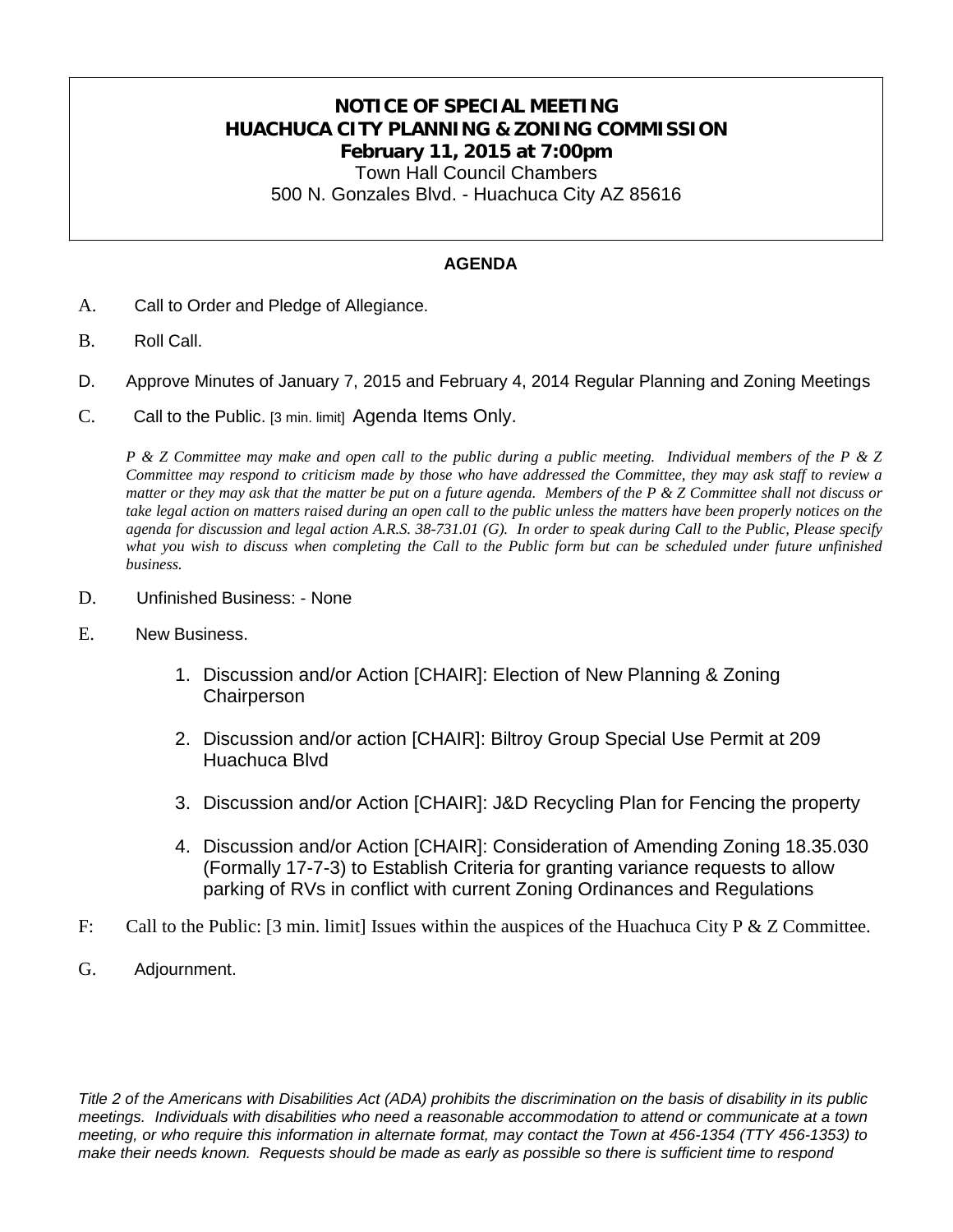# **NOTICE OF REGULAR MEETING HUACHUCA CITY PLANNING & ZONING COMMISSION February 4, 2015 at 7:00pm**

Town Hall Council Chambers 500 N. Gonzales Blvd. - Huachuca City AZ 85616

### **AGENDA**

- A. Call to Order and Pledge of Allegiance.
- B. Roll Call.
- D. Approve Minutes of January 7, 2015 Regular Planning and Zoning Meeting
- C. Call to the Public. [3 min. limit] Agenda Items Only.

*P & Z Committee may make and open call to the public during a public meeting. Individual members of the P & Z Committee may respond to criticism made by those who have addressed the Committee, they may ask staff to review a matter or they may ask that the matter be put on a future agenda. Members of the P & Z Committee shall not discuss or take legal action on matters raised during an open call to the public unless the matters have been properly notices on the agenda for discussion and legal action A.R.S. 38-731.01 (G). In order to speak during Call to the Public, Please specify what you wish to discuss when completing the Call to the Public form but can be scheduled under future unfinished business.*

- D. Unfinished Business: None
- E. New Business.
	- 1. Discussion and/or action [CHAIR]: Biltroy Group Special Use Permit at 209 Huachuca Blvd
	- 2. Discussion and/or Action [CHAIR]: Munsey Contracting Building Permit Application for 721 Skyline Dr
	- 3. Discussion and/or Action [CHAIR]: J&D Recycling Plan for Fencing the property
	- 4. Discussion and/or Action [CHAIR]: Consideration of Amending Zoning 18.35.030 (Formally 17-7-3) to allow Parking on Concrete Permanent Pads for Trailers.
- F: Call to the Public: [3 min. limit] Issues within the auspices of the Huachuca City P & Z Committee.
- G. Adjournment.